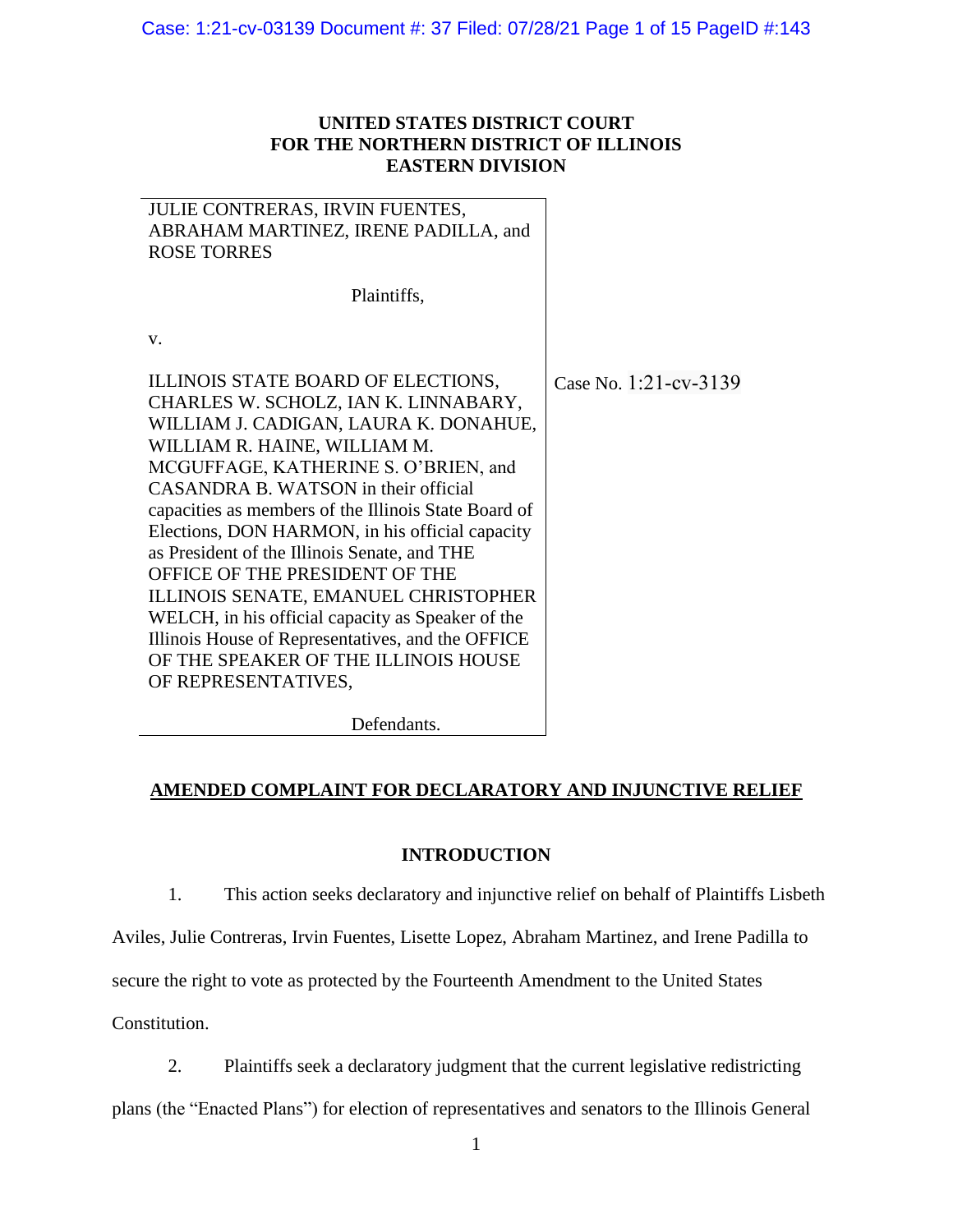## Case: 1:21-cv-03139 Document #: 37 Filed: 07/28/21 Page 2 of 15 PageID #:144

Assembly (the "General Assembly"), which were passed on May 28, 2021 and signed into law by Illinois Governor J.B. Pritzker on June 4, 2021, are malapportioned. Absent judicial intervention, the Enacted Plans will be used in the 2022 general election. Accordingly, Plaintiffs seek preliminary and permanent injunctions prohibiting the calling, holding, or certifying of any future election using the Enacted Plans. Plaintiffs seek the creation of representative and legislative plans that are equally apportioned as measured by the 2020 Census redistricting data contained in the Public Law 94-171 ("P.L. 94-171") file being issued by the U.S. Census Bureau (the "Bureau").

3. The General Assembly used data from the American Community Survey (the "ACS") five-year estimates for 2015-2019 and "other election data" to draw the boundaries for the districts used to elect members of the General Assembly.

4. The Enacted Plans purportedly ensure compliance with the "one-person, onevote" standard mandated by the Fourteenth Amendment; however, ACS data is inadequate for that purpose and accordingly, the Enacted Plans are malapportioned. The Enacted Plans will be used in the 2022 general election for the General Assembly, resulting in the vote dilution of Plaintiffs and others who live in underrepresented districts.

5. Under the Equal Protection Clause of the Fourteenth Amendment to the United States Constitution, state legislative districts are required to be of substantially equal population. This requirement is encompassed in the "one-person, one-vote" standard. Under this standard, states must create legislative districts that are substantially equal in population, and the states are responsible for regularly reapportioning these districts to ensure constitutional compliance.

6. Plaintiffs seek a declaratory judgment that the Enacted Plans violate the Fourteenth Amendment to the United States Constitution, and an order enjoining the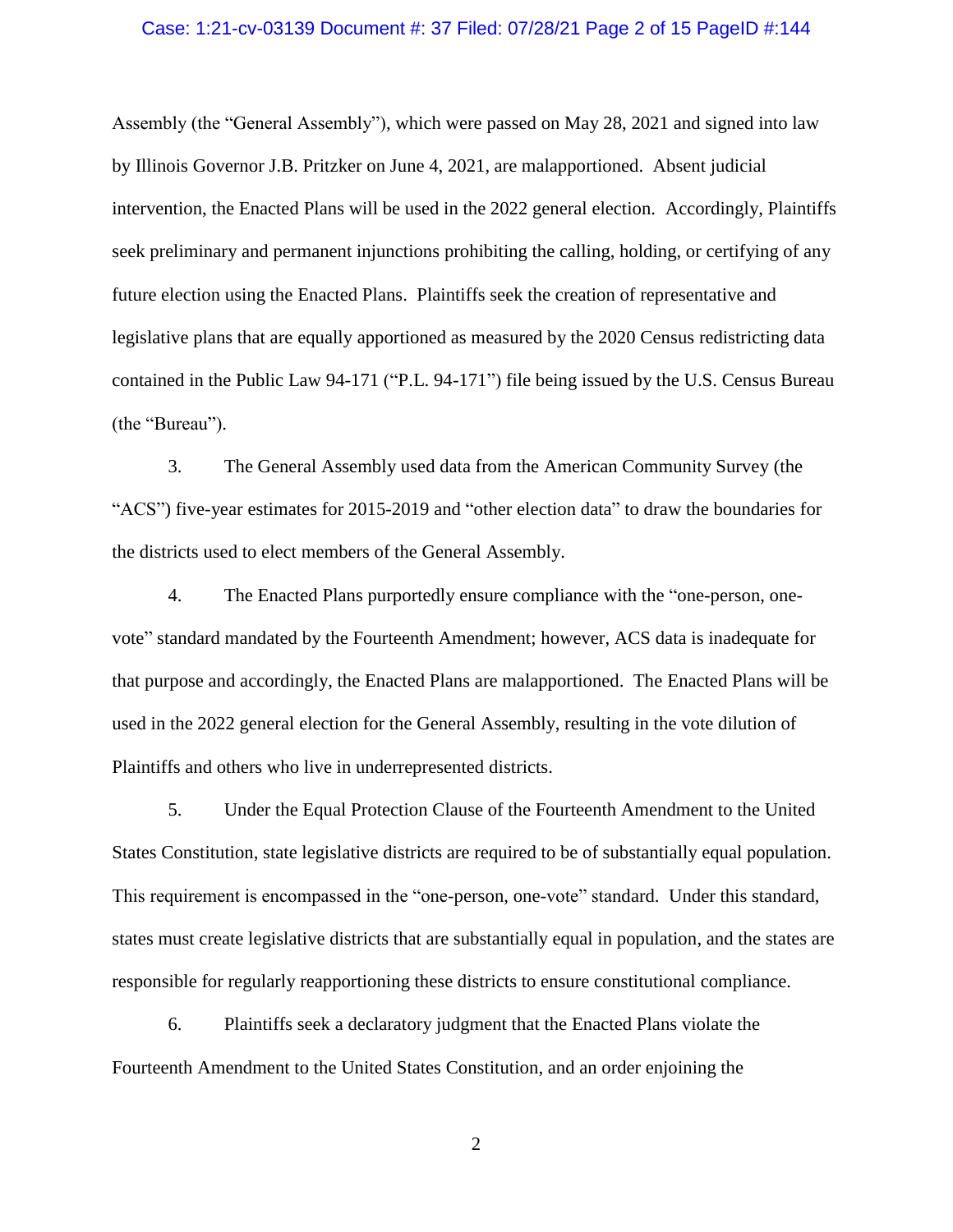## Case: 1:21-cv-03139 Document #: 37 Filed: 07/28/21 Page 3 of 15 PageID #:145

implementation of the Enacted Plans unless and until they are shown to contain equally apportioned districts as measured by the P.L. 94-171 data.

#### **II. JURISDICTION AND VENUE**

7. This Court has original jurisdiction under 28 U.S.C. §§ 1331 and 1343 over Plaintiffs' claim, which arises under the laws of the Constitution of the United States. This Court has original jurisdiction over Plaintiffs' request for declaratory and injunctive relief under 28 U.S.C. §§ 2201 and 2202.

8. Venue is proper in this district under 28 U.S.C. § 1391(b) because Defendants reside in this district, and a substantial part of the events or omissions giving rise to the claim occurred in this district.

9. This action challenges the constitutionality of the apportionment of the General Assembly. Accordingly, "[a] district court of three judges shall be convened. . . ." 28 U.S.C. §  $2284(a)$ .

## **III. PARTIES**

10. Plaintiff Julie Contreras is a registered voter of Latina heritage residing within Representative District 60 under the Enacted Plans. Ms. Contreras lives in a district which is malapportioned under the 2010 decennial census data and, on information and belief, is malapportioned under the 2020 decennial census data. As a result of this malapportionment, Ms. Contreras's vote in the 2022 election will be diluted.

11. Plaintiff Irvin Fuentes is a registered voter of Latino heritage residing within Representative District 1 under the Enacted Plans. Mr. Fuentes lives in a district which is malapportioned under the 2010 decennial census data and, on information and belief, is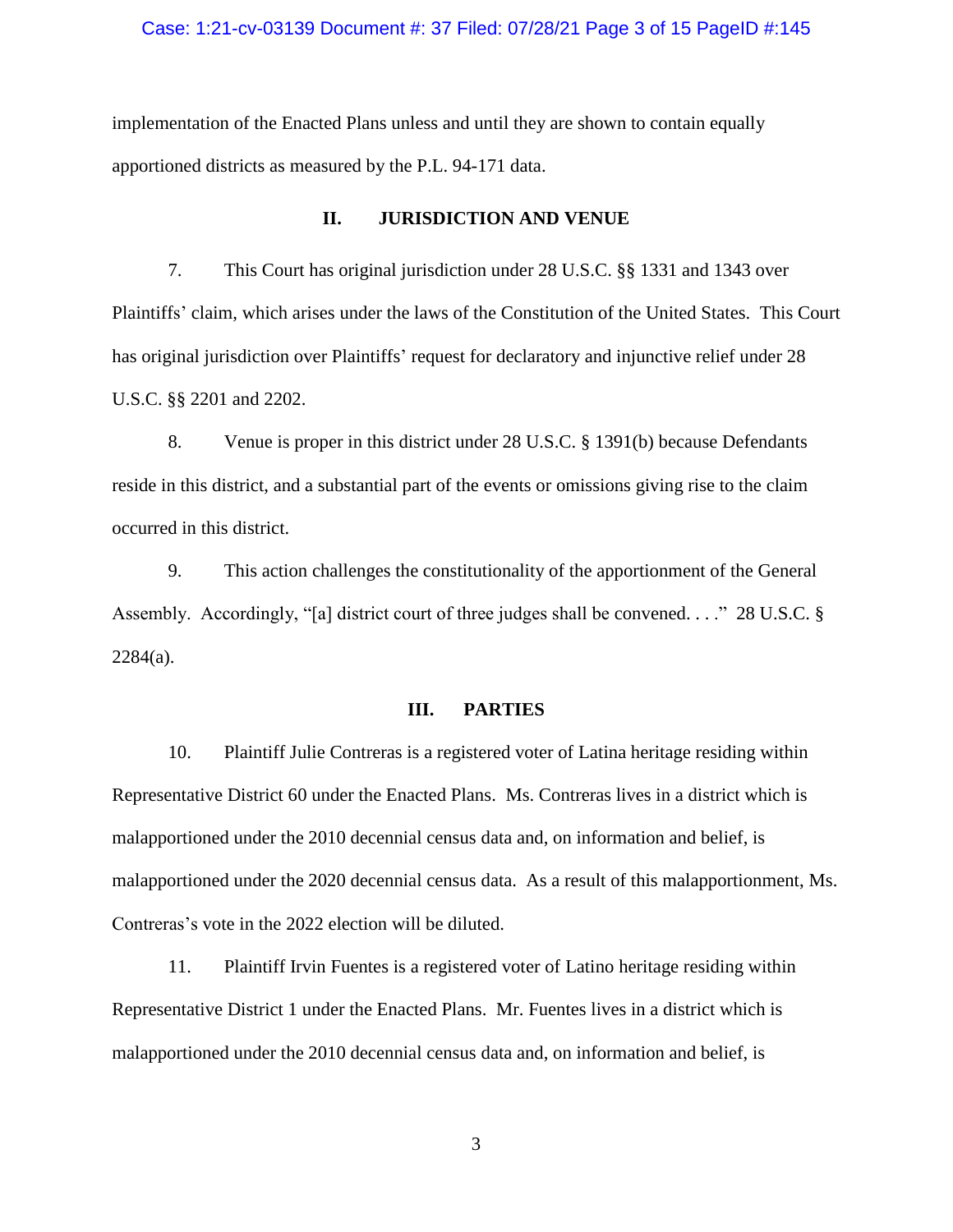## Case: 1:21-cv-03139 Document #: 37 Filed: 07/28/21 Page 4 of 15 PageID #:146

malapportioned under the 2020 decennial census data. As a result of this malapportionment, Mr. Fuentes's vote in the 2022 general election will be diluted.

12. Plaintiff Abraham Martinez is a registered voter of Latino heritage residing within Representative District 86 under the Enacted Plans. Mr. Martinez lives in a district which is malapportioned under the 2010 decennial census data and, on information and belief, is malapportioned under the 2020 decennial census data. As a result of this malapportionment, Mr. Martinez's vote in the 2022 general election will be diluted.

13. Plaintiff Irene Padilla is a registered voter of Latina heritage residing within Representative District 6 under the Enacted Plans. Ms. Padilla lives in a district which is malapportioned under the 2010 decennial census data and, on information and belief, is malapportioned under the 2020 decennial census data. As a result of this malapportionment, Ms. Padilla's vote in the 2022 general election will be diluted.

14. Plaintiff Rose Torres is a registered voter of Latina heritage residing within Representative District 6 under the Enacted Plans. Ms. Torres lives in a district which is malapportioned under the 2010 decennial census data and, on information and belief, is malapportioned under the 2020 decennial census data. As a result of this malapportionment, Ms. Torres's vote in the 2022 general election will be diluted.

15. Defendant Illinois State Board of Elections ("the Board") supervises the administration of registration and election laws throughout Illinois under Article III, Section 5 of the Illinois Constitution and 10 ILCS 5/1A-1, *et seq*., ensuring that elections in Illinois are conducted in accordance with all applicable laws. The Board will supervise the administration of the 2022 general election for the Illinois Senate and Illinois House of Representatives.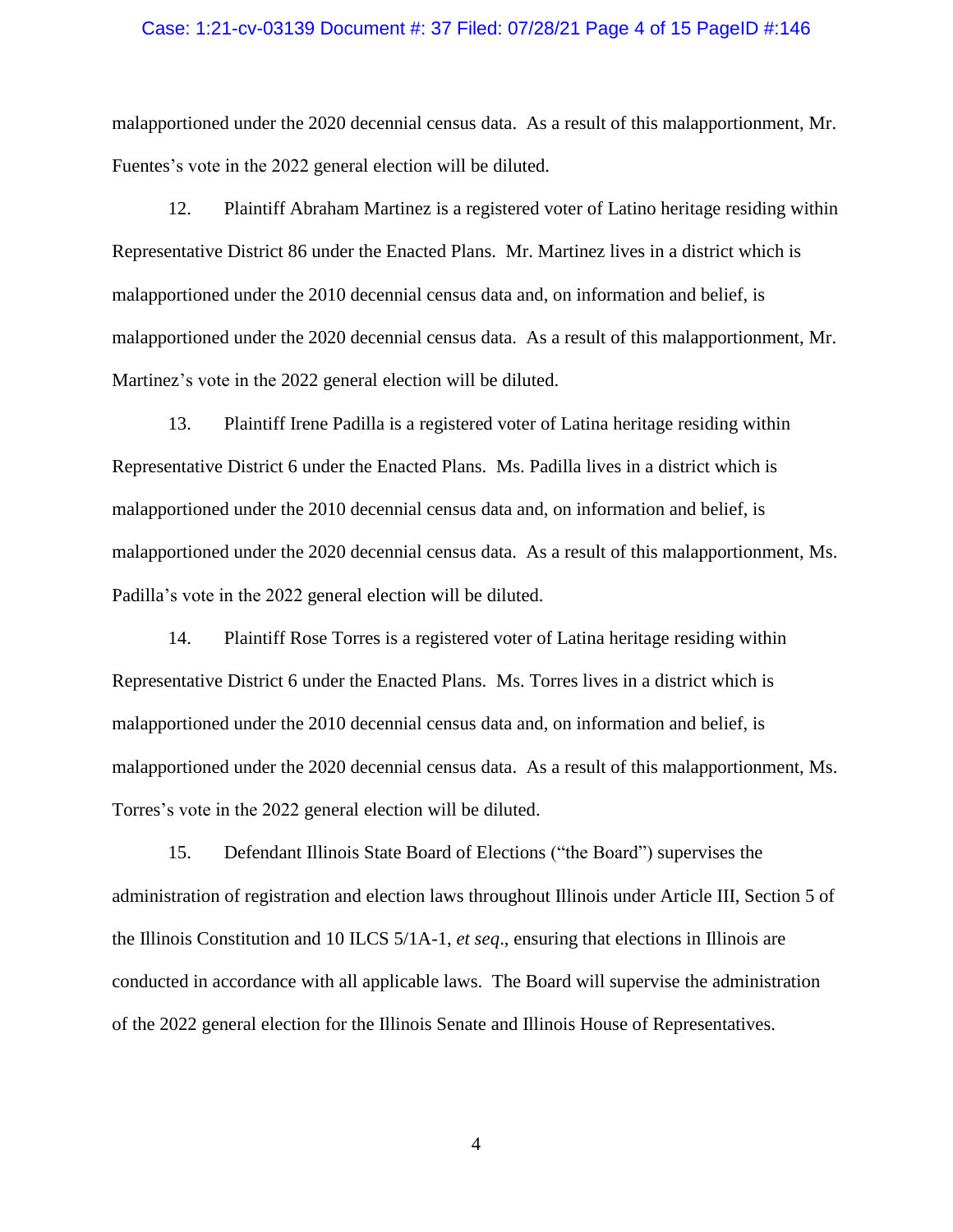#### Case: 1:21-cv-03139 Document #: 37 Filed: 07/28/21 Page 5 of 15 PageID #:147

16. Defendant Charles W. Scholz is the Chair of the Illinois State Board of Elections and is sued in his official capacity. In this capacity, Mr. Scholtz supervises the administration of registration and election laws throughout Illinois. Mr. Scholtz will supervise the administration of the 2022 general election.

17. Defendant Ian K. Linnabary is the Vice Chair of the Illinois State Board of Elections and is sued in his official capacity. In this capacity, Mr. Linnabary supervises the administration of registration and election laws throughout Illinois. Mr. Linnabary will supervise the administration of the 2022 general election.

18. Defendant William J. Cadigan is a member of the Illinois State Board of Elections and is sued in his official capacity. In this capacity, Mr. Cadigan supervises the administration of registration and election laws throughout Illinois. Mr. Cadigan will supervise the administration of the 2022 general election.

19. Defendant Laura K. Donahue is a member of the Illinois State Board of Elections and is sued in her official capacity. In this capacity, Ms. Donahue supervises the administration of registration and election laws throughout Illinois. Ms. Donahue will supervise the administration of the 2022 general election.

20. Defendant William R. Haine is a member of the Illinois State Board of Elections and is sued in his official capacity. In this capacity, Mr. Haine supervises the administration of registration and election laws throughout Illinois. Mr. Haine will supervise the administration of the 2022 general election.

21. Defendant William M. McGuffage is a member of the Illinois State Board of Elections and is sued in his official capacity. In this capacity, Mr. McGuffrage supervises the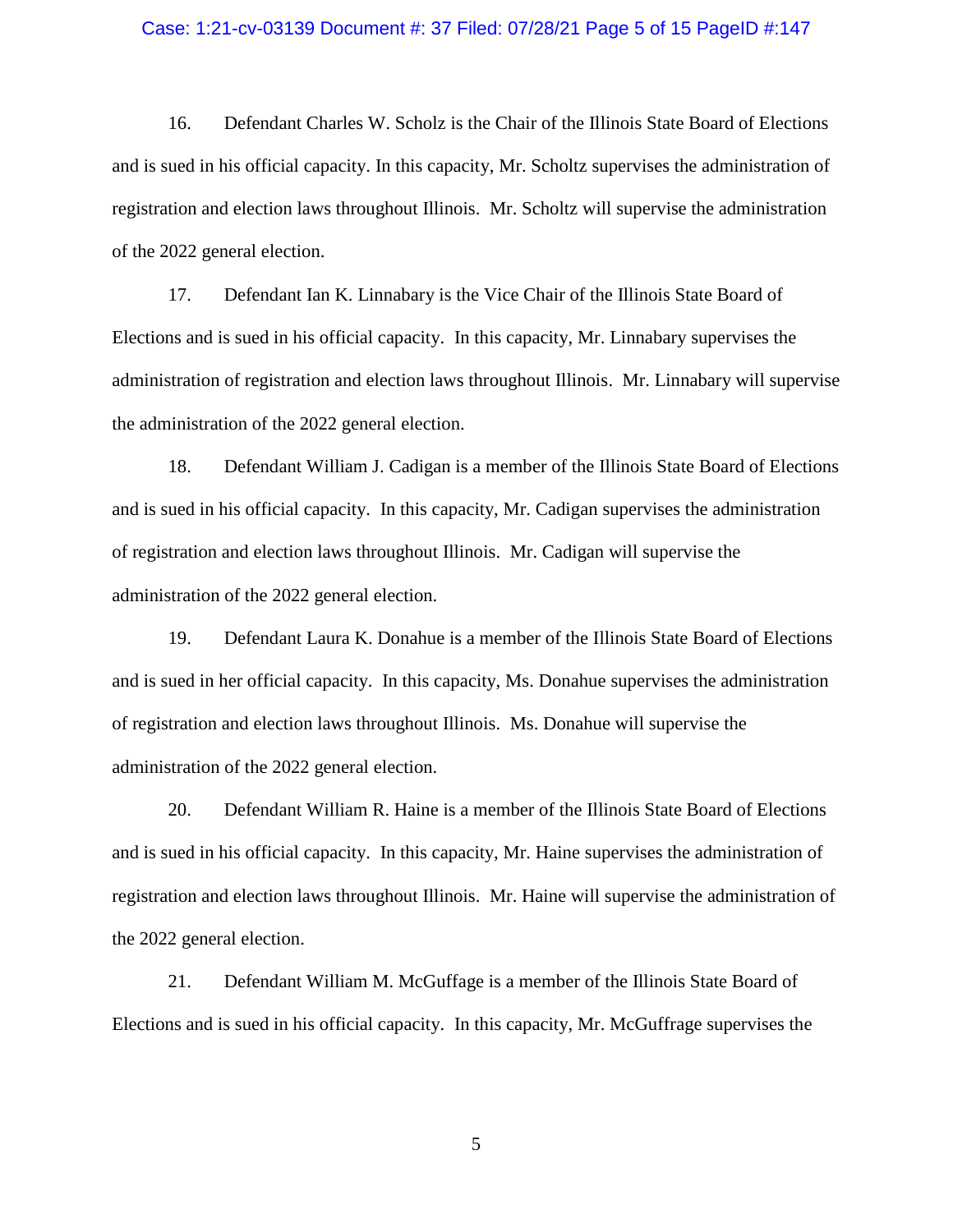### Case: 1:21-cv-03139 Document #: 37 Filed: 07/28/21 Page 6 of 15 PageID #:148

administration of registration and election laws throughout Illinois. Mr. McGuffrage will supervise the administration of the 2022 general election.

22. Defendant Katherine S. O'Brien is a member of the Illinois State Board of Elections and is sued in her official capacity. In this capacity, Ms. O'Brien supervises the administration of registration and election laws throughout Illinois. Ms. O'Brien will supervise the administration of the 2022 general election.

23. Defendant Casandra B. Watson is a member of the Illinois State Board of Elections and is sued in her official capacity. In this capacity, Ms. Watson supervises the administration of registration and election laws throughout Illinois. Ms. Watson will supervise the administration of the 2022 general election.

24. Defendant Don Harmon is a member of the General Assembly and is sued in his official capacity as President of the Illinois Senate. In this capacity, Mr. Harmon supervises the administration of registration and election laws throughout Illinois. Mr. Harmon will supervise the administration of the 2022 general election.

25. Defendant the Office of the President of the Illinois Senate is the office of the presiding officer of the Illinois Senate, as designated by Article IV, Section 6(b) of the Illinois Constitution.

26. Defendant Emanuel Christopher Welch is a member of the General Assembly and is sued in his official capacity as Speaker of the Illinois House of Representatives.

27. Defendant the Office of the Speaker of the Illinois House of Representatives is the office of the presiding officer of the Illinois House of Representatives, as designated by Article IV, Section 6(b) of the Illinois Constitution.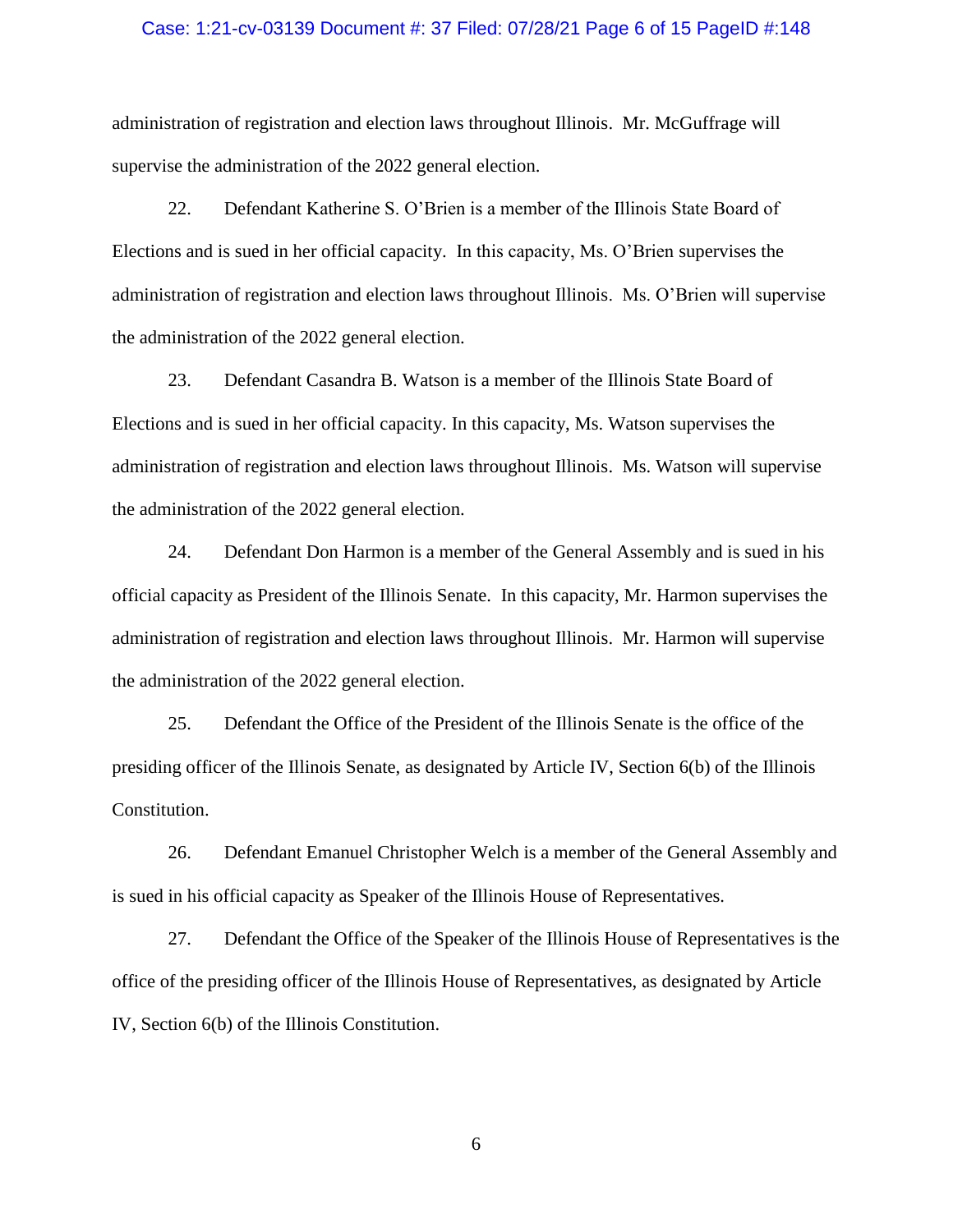#### **IV. FACTS**

## **P.L. 94-171 Redistricting Data**

28. The United States Constitution requires an "actual Enumeration" of every person living in the United States to take place every ten years. U.S. CONST. art. I, § 2.

29. The decennial count of the national population is used to allocate seats in the United States House of Representatives to states based on the "whole number of persons in each State." U.S. CONST. amend. XIV, § 2.

30. P.L. 94-171, enacted in 1975, "directs the Census Bureau to make special preparations to provide redistricting data needed by the fifty states. Within a year following Census Day, the Census Bureau must send the data agreed upon to redraw districts for the state legislature to each state's governor and majority and minority legislative leaders." The P.L. 94- 171 redistricting data provides the decennial count data by small area geography and includes tabulations by major racial/ethnic groups.

31. Following the release of the P.L. 94-171 redistricting data, states use the data to draw district lines that comply with the one-person, one-vote standard.

32. In order to comply with the one-person, one-vote standard, the General Assembly's representative and legislative districts must be "substantially equal in population." Historically and traditionally, P.L. 94-171 data has been used for purposes of determining whether representative and legislative districts are in compliance with the one-person, one-vote standard.

33. However, on April 13, 2020, the Bureau announced a new Census timeline that accounted for delays created by the COVID-19 pandemic (the "COVID-19 Plan"), among other reasons. The new timeline included postponed dates for collecting and processing data.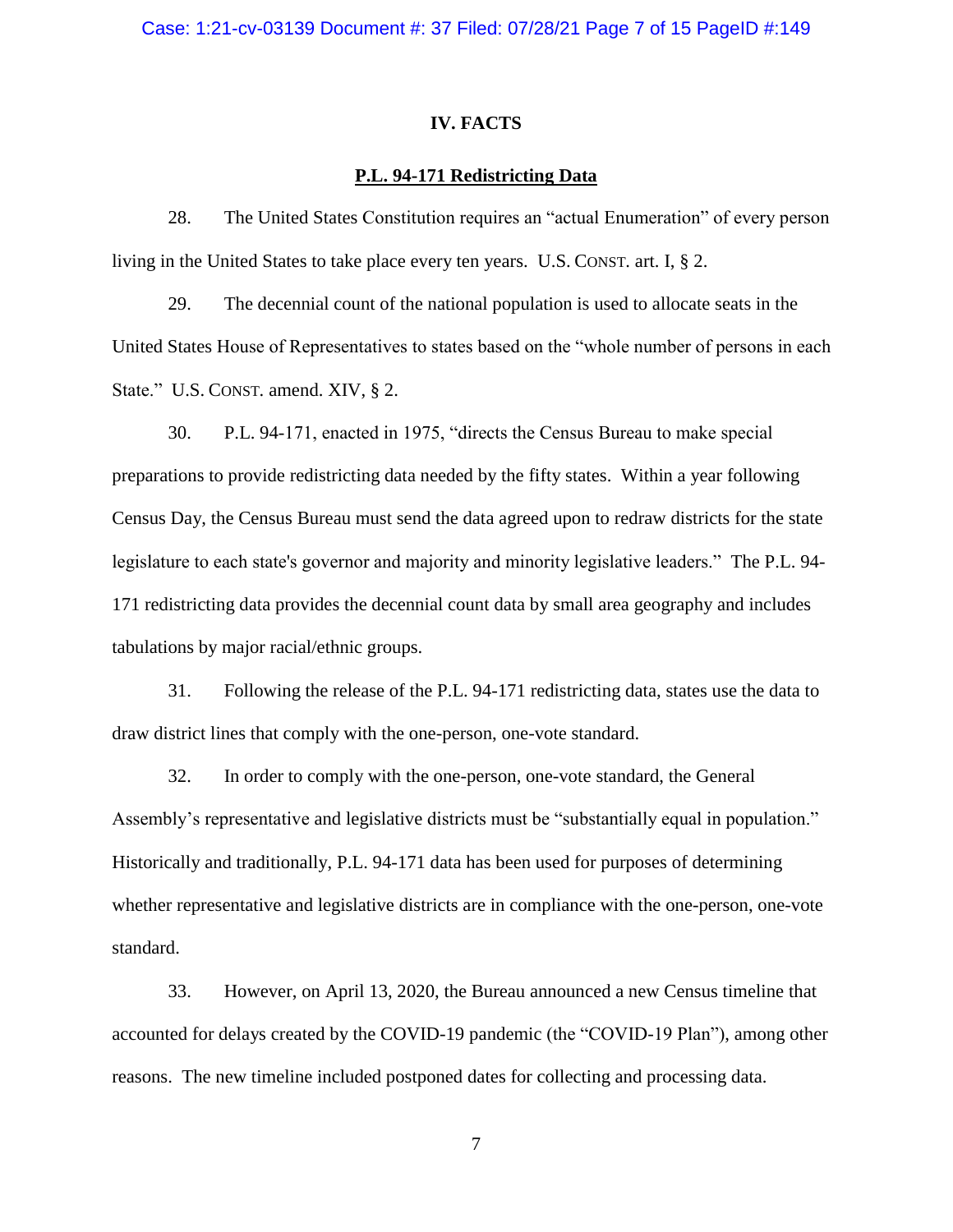#### Case: 1:21-cv-03139 Document #: 37 Filed: 07/28/21 Page 8 of 15 PageID #:150

34. On February 12, 2021, because of these delayed processing dates, the Bureau announced that "it will deliver the Public Law 94-171 redistricting data to all states by Sept. 30, 2021. COVID-19-related delays and prioritizing the delivery of the apportionment results delayed the Census Bureau's original plan to deliver the redistricting data to the states by March 31, 2021." Press Release, U.S. Census Bureau, Census Bureau Statement on Redistricting Timeline (Feb. 12, 2021) (available at [https://www.census.gov/newsroom/press](https://www.census.gov/newsroom/press-releases/2021/statement-redistricting-data-timeline.html)[releases/2021/statement-redistricting-data-timeline.html\)](https://www.census.gov/newsroom/press-releases/2021/statement-redistricting-data-timeline.html) (last visited June 10, 2021).

35. Although the Bureau will release redistricting data in final form on September 30, 2021, "[s]tates, as well as the public, will receive the data they need to begin redistricting by August 16." U.S. Census Bureau, 2020 Census Updates (June 8, 2021) (available at [https://www.census.gov/programs-surveys/decennial-census/decade/2020/2020-census](https://www.census.gov/programs-surveys/decennial-census/decade/2020/2020-census-main.html)[main.html\)](https://www.census.gov/programs-surveys/decennial-census/decade/2020/2020-census-main.html) (last visited June 10, 2021).

## **The Inadequacy of ACS Estimates for Redistricting Purposes**

#### **1. The ACS is a Survey and Does not Enumerate the Population**

36. P.L. 94-171 data and ACS estimates have different purposes and different collection methodologies. P.L. 94-171 data is based on the decennial census's actual enumeration of the population. The ACS is an ongoing, yearly, sample survey by the Bureau that collects detailed demographic information including ancestry, citizenship, educational attainment, income, language proficiency, migration, disability, employment, and housing characteristics from approximately 2.5 percent of U.S. households. ACS data are an estimate of population characteristics based on sample data, and not a count of U.S. citizens and non-U.S. citizens.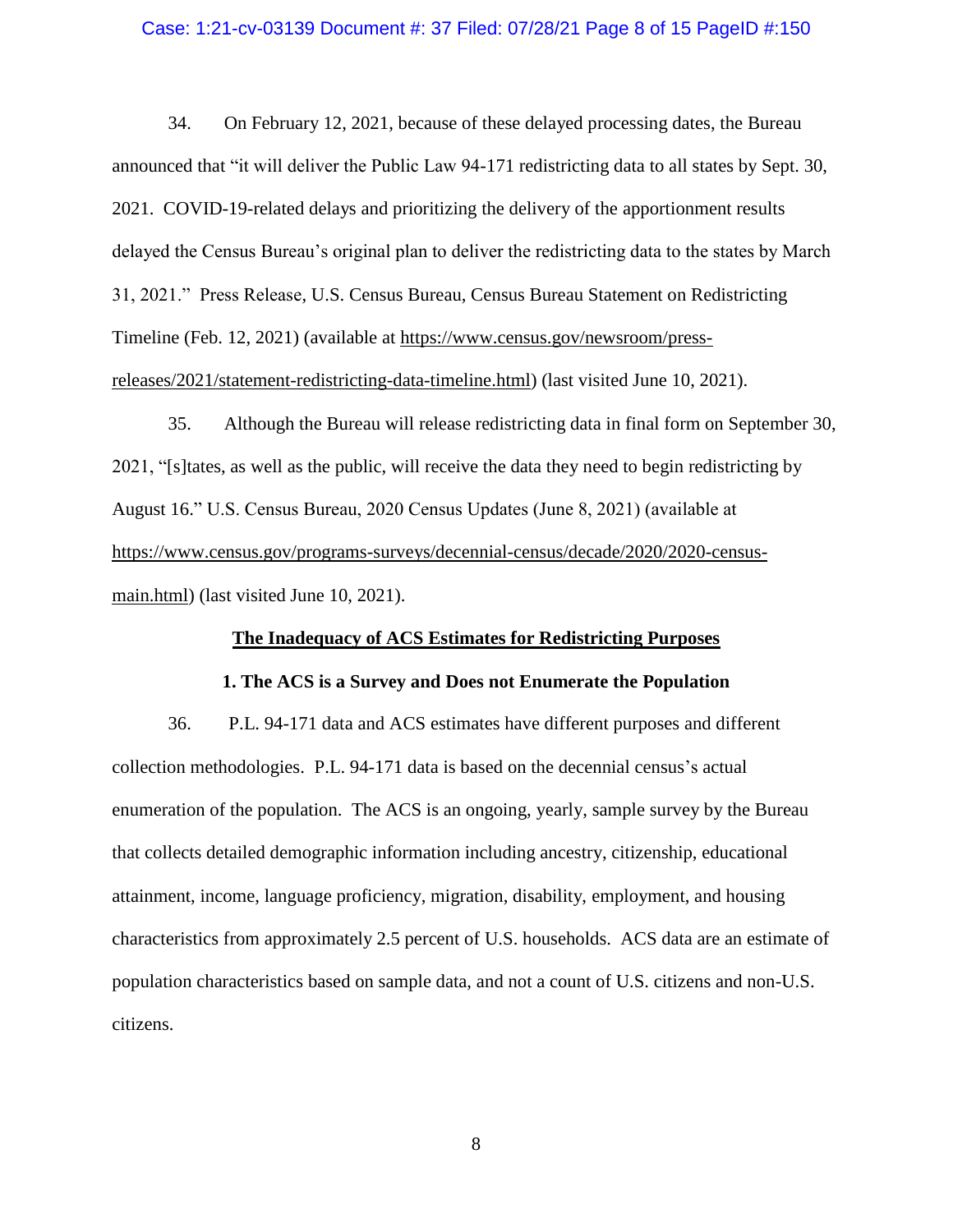#### Case: 1:21-cv-03139 Document #: 37 Filed: 07/28/21 Page 9 of 15 PageID #:151

37. ACS data are not used to determine whether voting districts are equipopulous and comply with the one-person, one-vote constitutional requirement. Rather, "in the overwhelming majority of cases, jurisdictions have equalized total population, as measured by the decennial census" total population enumeration. *Evenwel v. Abbott*, 136 S. Ct. 1120, 1125 (2016).

38. ACS data are not available for census blocks, the smallest geographical units used in redistricting. Rather, ACS estimates are available only at the "block group" level. Block groups typically contain between  $600$  and  $3,000$  people.<sup>1</sup> Although the ACS is designed to provide reliable estimates using one year of data for areas with populations over 65,000, which includes all states and many counties, multiple years of data must be aggregated in order to obtain data for smaller areas, such as block groups. The ACS does not produce data for census blocks because the populations in question are too small to estimate accurately. Only an enumeration can measure the population of census blocks.

#### **2. ACS Data is not Current for Redistricting Purposes**

39. ACS data are released in one-year and five-year estimates. One-year estimates are available for populations of at least 65,000. The Bureau combines five consecutive years of ACS data to produce multiyear estimates for geographic areas with fewer than 65,000 residents.

40. Because one-year estimates are not suitable for populations under 65,000, redistricting maps drawn with ACS data, such as the Enacted Plans, require the use of five-year estimates.

41. Five-year ACS estimates are not current for purposes of determining whether districts comply with the one-person, one-vote standard. Eighty percent of the data from the

 $\overline{a}$ 

<sup>&</sup>lt;sup>1</sup> See United States Census Bureau, Glossary, [https://www.census.gov/programs](https://www.census.gov/programs-surveys/geography/about/glossary.html)[surveys/geography/about/glossary.html](https://www.census.gov/programs-surveys/geography/about/glossary.html) [\[https://perma.cc/A8JT-Y8Z8](https://perma.cc/A8JT-Y8Z8) ] (last visited on May 6, 2021).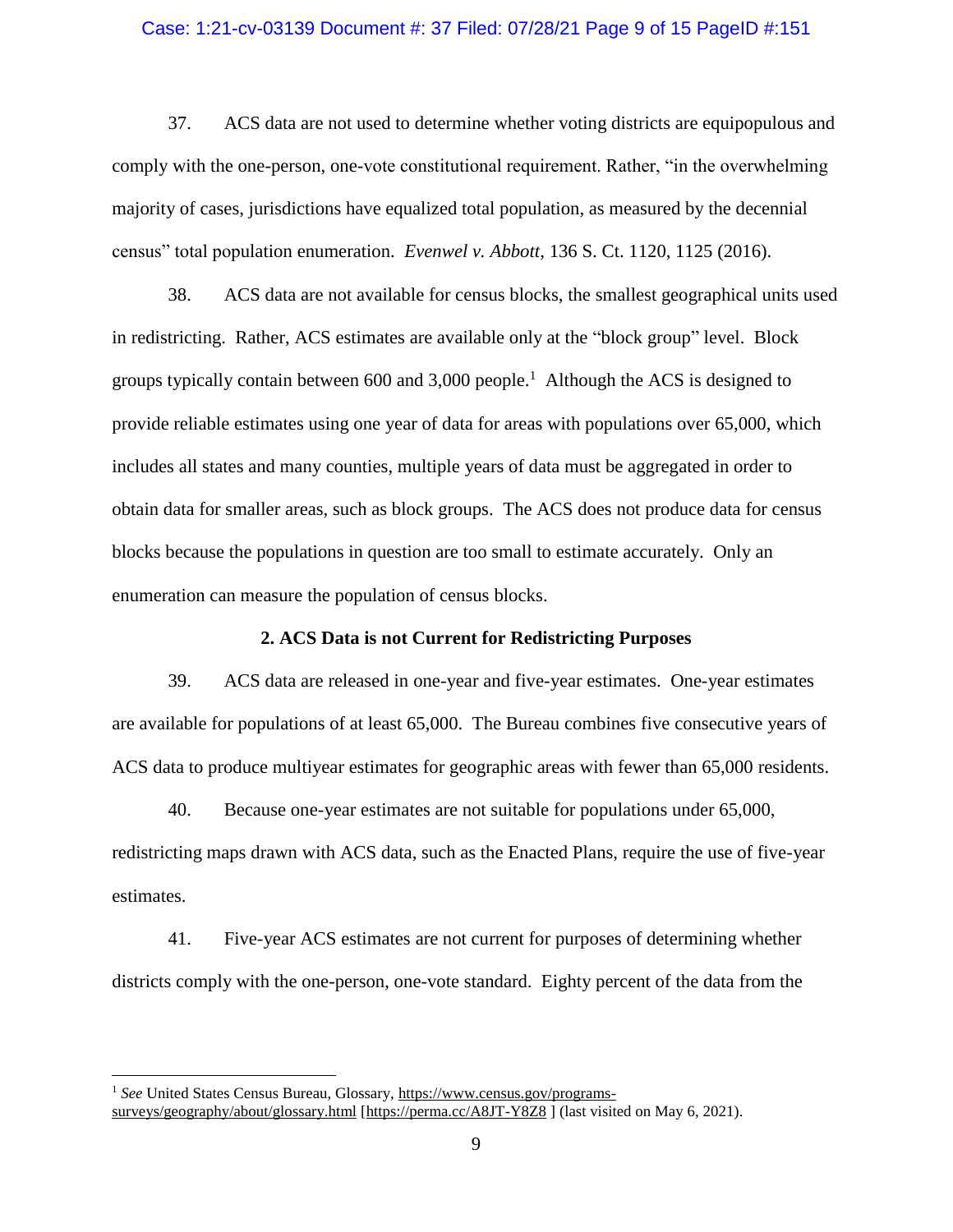## Case: 1:21-cv-03139 Document #: 37 Filed: 07/28/21 Page 10 of 15 PageID #:152

2015-2019 ACS five-year survey was between two and five years old by Census Day, April 1, 2020.

42. P.L. 94-171 actual enumeration data captures a snapshot in time (i.e., the population on April 1, 2020).

## **Redistricting Deadlines Under the Illinois Constitution**

43. The Illinois Constitution provides deadlines for the 2021 redistricting cycle. ILL. CONST. art. IV, § 3(b). If a new legislative redistricting map is not passed by the General Assembly and signed into law by the governor before June 30 in the year following the decennial census, the task of redistricting falls to a Legislative Redistricting Commission (the "Redistricting Commission") to be created on or before July 10. *Id.* The Redistricting Commission must consist of eight members, no more than four of whom can be members of the same political party. *Id.* On or before August 10, the Redistricting Commission must file a redistricting plan that at least five members have approved with the Illinois Secretary of State. *Id.* If the Redistricting Commission fails to file a plan on or before August 10, the Supreme Court must submit the names of two persons, not of the same political party, to the Secretary of State on or before September 1. *Id.*

44. On or before September 5, the Secretary of State must publicly and randomly choose the name of one of the two persons nominated by the Illinois Supreme Court to serve as the ninth member of the Redistricting Commission. ILL. CONST. art. IV, § 3(b). On or before October 5, the newly constituted commission must file a redistricting plan with the Secretary of State. A plan so chosen will have the force and effect of law. *Id.*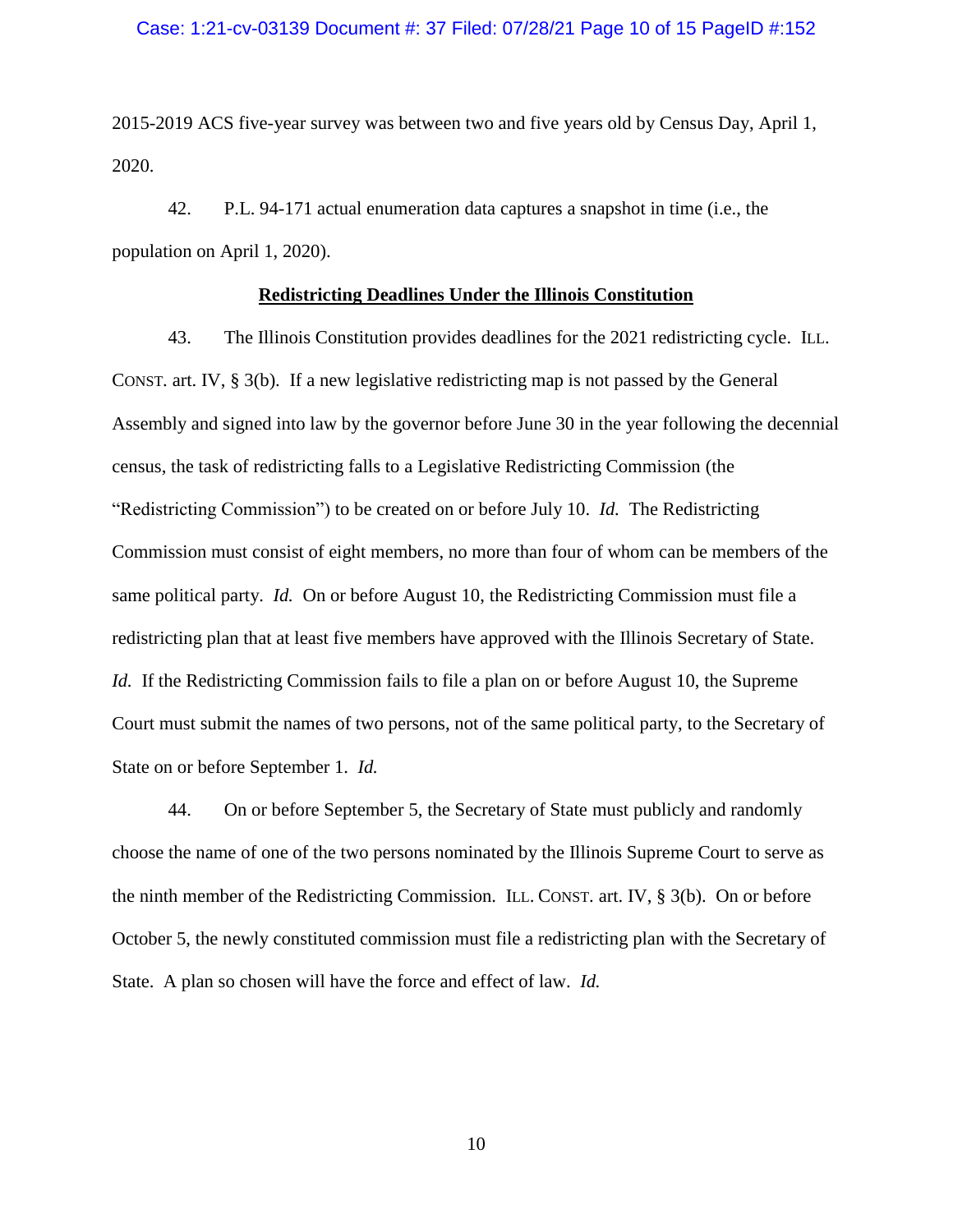## **The 2021 Redistricting Process in Illinois**

45. On March 17, 2021, the General Assembly began holding virtual hearings to solicit public feedback on the redistricting process in Illinois.

46. On May 21, 2021, the General Assembly proposed draft representative and legislative redistricting maps. On May 25, 2021, and May 26, 2021, the Illinois House and Senate held virtual hearings to solicit feedback on the proposed redistricting maps.

47. On Thursday May 27, 2021, House and Senate Democrats issued a press release announcing the release of updated maps. For the first time, the General Assembly explained that the maps were generated using five-year ACS data and "other election data." However, there was no explanation of how the General Assembly used ACS estimates and "other election data" to populate representative and legislative districts. There was also no disclosure of either the estimated populations of the various representative and legislative districts or demographic breakdowns of these districts.

48. Early Friday morning on May 28, 2021, with only one-hour's notice, House and Senate Democrats scheduled hearings to allow public comment on the updated maps. Constituents and community advocacy organizations complained about the lack of notice and protested the fact that the General Assembly had neither given the public the underlying methodology used to populate representative and legislative districts nor provided them with time to analyze the underlying data and methodology used to create the maps.

49. Late that Friday evening, the General Assembly passed House Bill 2777 and Senate Floor Amendment 1 and sent the Enacted Plans to Governor Pritzker for approval.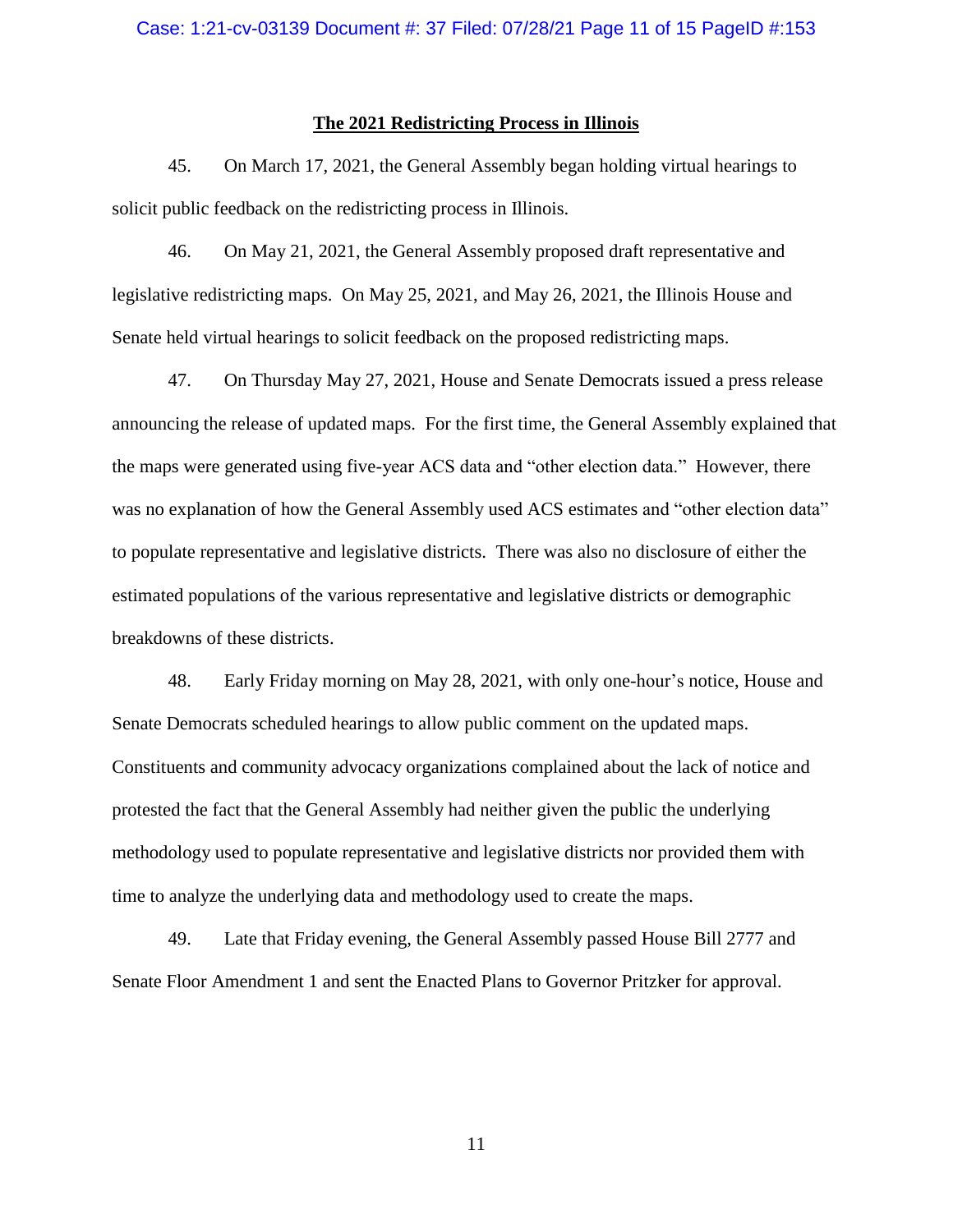#### Case: 1:21-cv-03139 Document #: 37 Filed: 07/28/21 Page 12 of 15 PageID #:154

50. The Enacted Plans measure total population using five-year ACS estimated data — not P.L. 94-171 actual enumeration data. The current redistricting plans are therefore not in compliance with the Fourteenth Amendment's one-person, one-vote mandate.

51. On June 4, 2021, Governor Pritzker signed House Bill 2777 into law. The public still did not have access to the methodology and data used to populate individual representative and legislative districts. The General Assembly still has not released the alleged populations of the individual representative and legislative districts.

52. Unless this Court intervenes, the Enacted Plans will be used in the 2022 general election for the General Assembly, diluting the votes of Plaintiffs and others who live in underrepresented districts.

# **V.CAUSES OF ACTION First Cause of Action**

#### **(Equal Protection Malapportionment)**

53. Plaintiffs hereby reallege and incorporate by reference the allegations in all of the previous paragraphs.

54. This case arises under 42 U.S.C. § 1983 and the Fourteenth Amendment, Section 1, to the Constitution of the United States, which provides in pertinent part: "No State shall make or enforce any law which shall abridge the privileges or immunities of citizens of the United States; nor shall any State deprive any person of life, liberty or property, without due process of law; nor deny to any person within its jurisdiction the equal protection of the laws."

55. The Equal Protection Clause requires that the representative and legislative districts used to elect members of the General Assembly be substantially equal in population. *See Reynolds v. Sims*, 377 U.S. 533, 569 (1964) ("We hold that, as a basic constitutional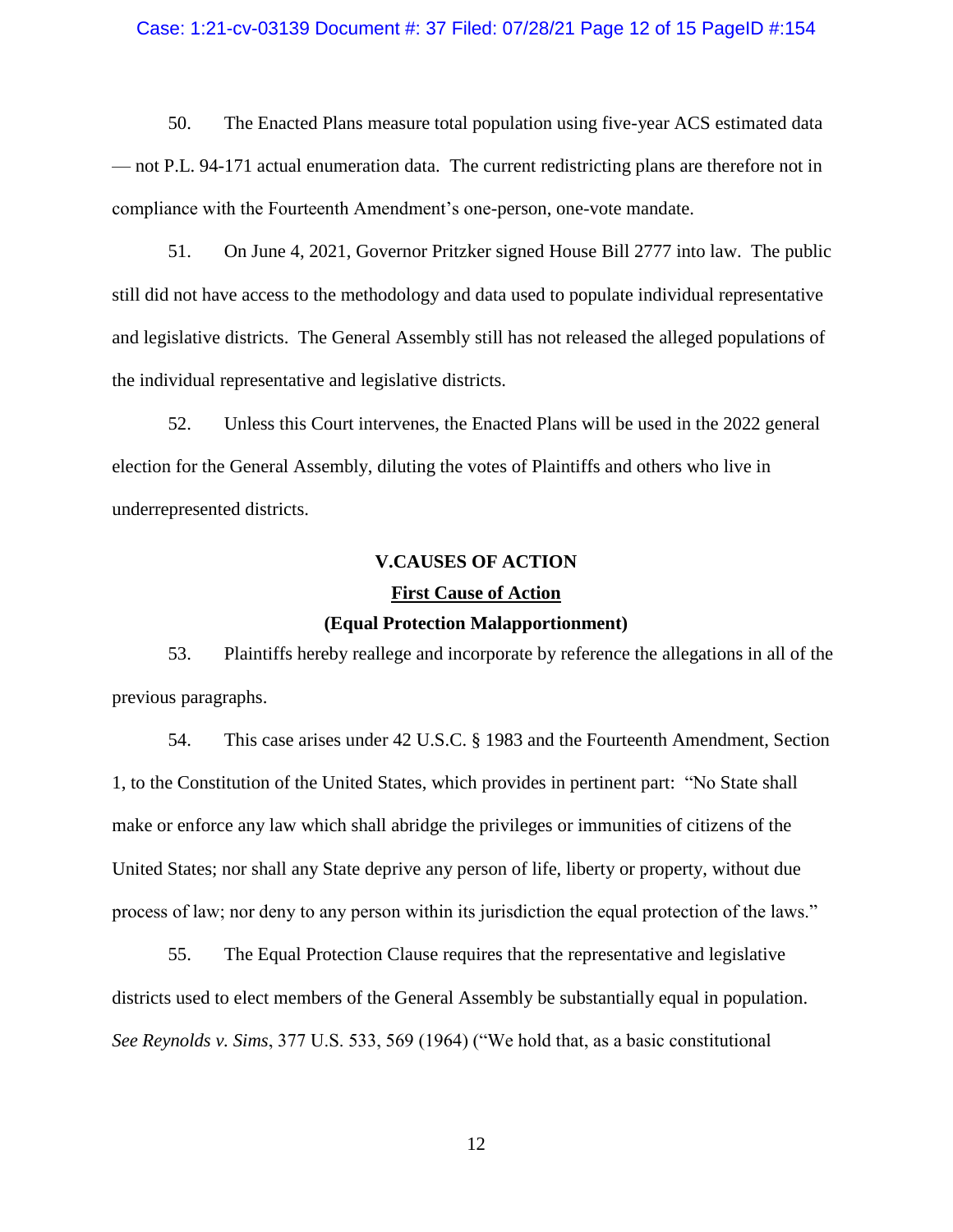## Case: 1:21-cv-03139 Document #: 37 Filed: 07/28/21 Page 13 of 15 PageID #:155

standard, the Equal Protection Clause requires that the seats in both houses of a bicameral state legislature must be apportioned on a population basis.").

56. The General Assembly enacted representative and legislative plans using fiveyear ACS data, which provide only population estimates. The General Assembly did not use P.L. 94-171 data from the 2020 Census, which contains an enumeration of the population.

57. The General Assembly has failed to comply with its constitutional obligation to enact districts that are sufficiently equipopulous as measured by P.L. 94-171 data.

58. The Enacted Plans are therefore malapportioned and violate the one-person, onevote standard.

#### **REQUEST FOR THREE JUDGE COURT**

59. This action challenges the constitutionality of the apportionment of the General Assembly. Accordingly, "[a] district court of three judges shall be convened . . . ." 28 U.S.C. §  $2284(a)$ .

#### **ATTORNEY'S FEES**

60. In accordance with 52 U.S.C. § 10310(e) and 42 U.S.C. § 1988(b), Plaintiffs are entitled to recover reasonable attorney's fees, expenses, and costs.

#### **PRAYER FOR RELIEF**

**WHEREFORE**, Plaintiffs respectfully request the following relief:

- 1. A declaratory judgment that the Enacted Plans violate the Equal Protection Clause of the Fourteenth Amendment;
- 2. A preliminary and permanent injunction enjoining Defendants from certifying petitions or conducting future elections for the General Assembly under the Enacted Plans;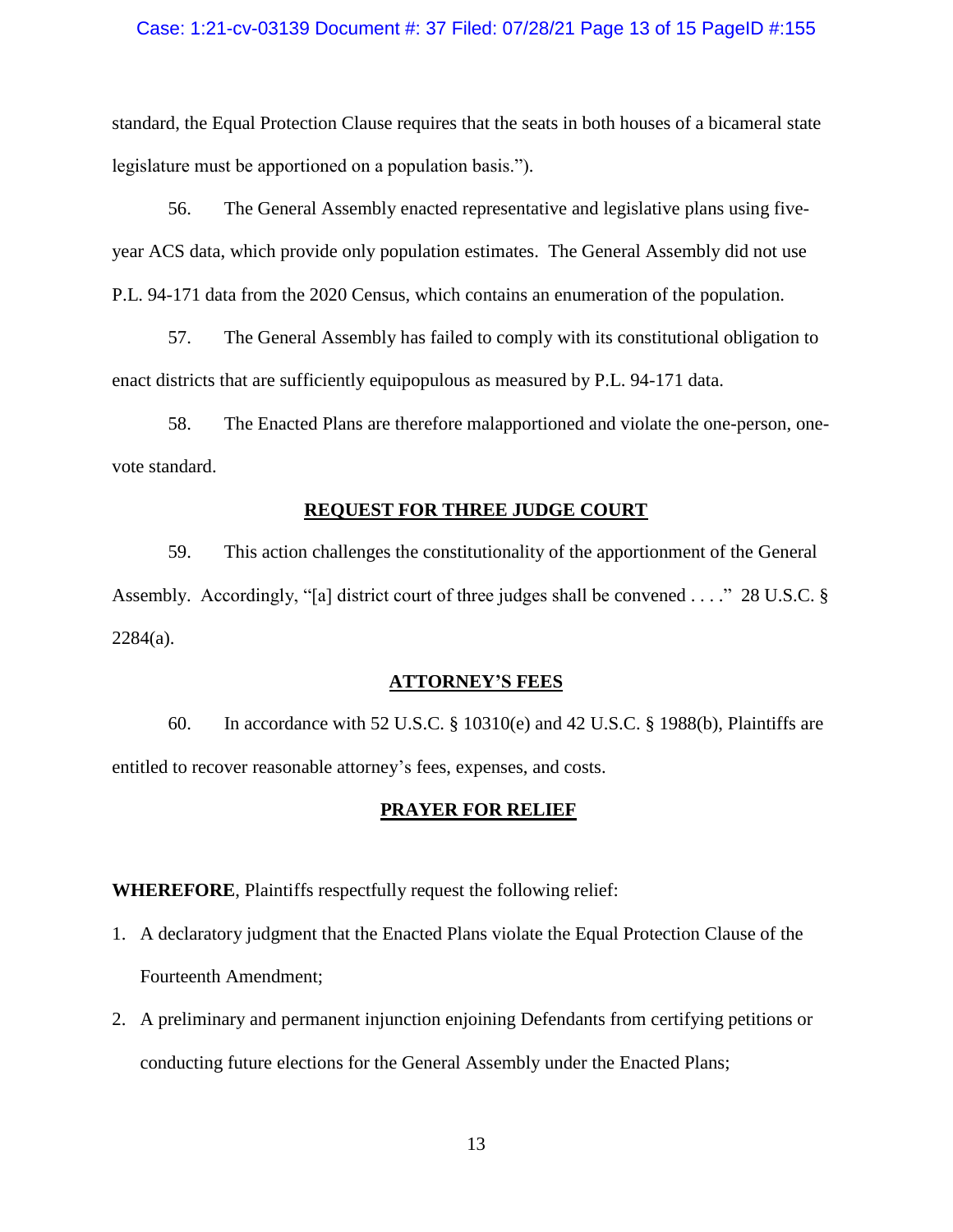- 3. An injunction requiring Defendants to draw and establish maps that comply with and comport with the one-person, one-vote principles of the Fourteenth Amendment as measured by P.L. 94-171 data released following the 2020 Census;
- 4. Recovery of all costs against Defendants, including reasonable attorney's fees;
- 5. Continuing jurisdiction to render any and all further orders that this Court may from time to time deem appropriate; and
- 6. Such other and further relief as this Court deems just and proper.

Dated: July 28, 2021 Respectfully submitted,

*/s/Griselda Vega Samuel*

# MEXICAN AMERICAN LEGAL DEFENSE AND EDUCATIONAL FUND

Griselda Vega Samuel IL State Bar No. 6284538 Francisco Fernandez del Castillo IL State Bar No. 6337137 11 E. Adams, Suite 700 Chicago, IL 60603 Phone: (312) 427-0701 Facsimile: (312) 588-0782 Email: [gvegasamuel@maldef.org](mailto:gvegasamuel@maldef.org) Email: ffernandez-delcastillo@maldef.org

Thomas A. Saenz, CA State Bar No. 24005046 Ernest Herrera, CA State Bar. No. 335032 643 S. Spring St., 11th Fl. Los Angeles, CA 90014 Telephone: (213) 629-2512 E-mail: tsaenz@maldef.org

# ATTORNEYS FOR PLAINTIFFS